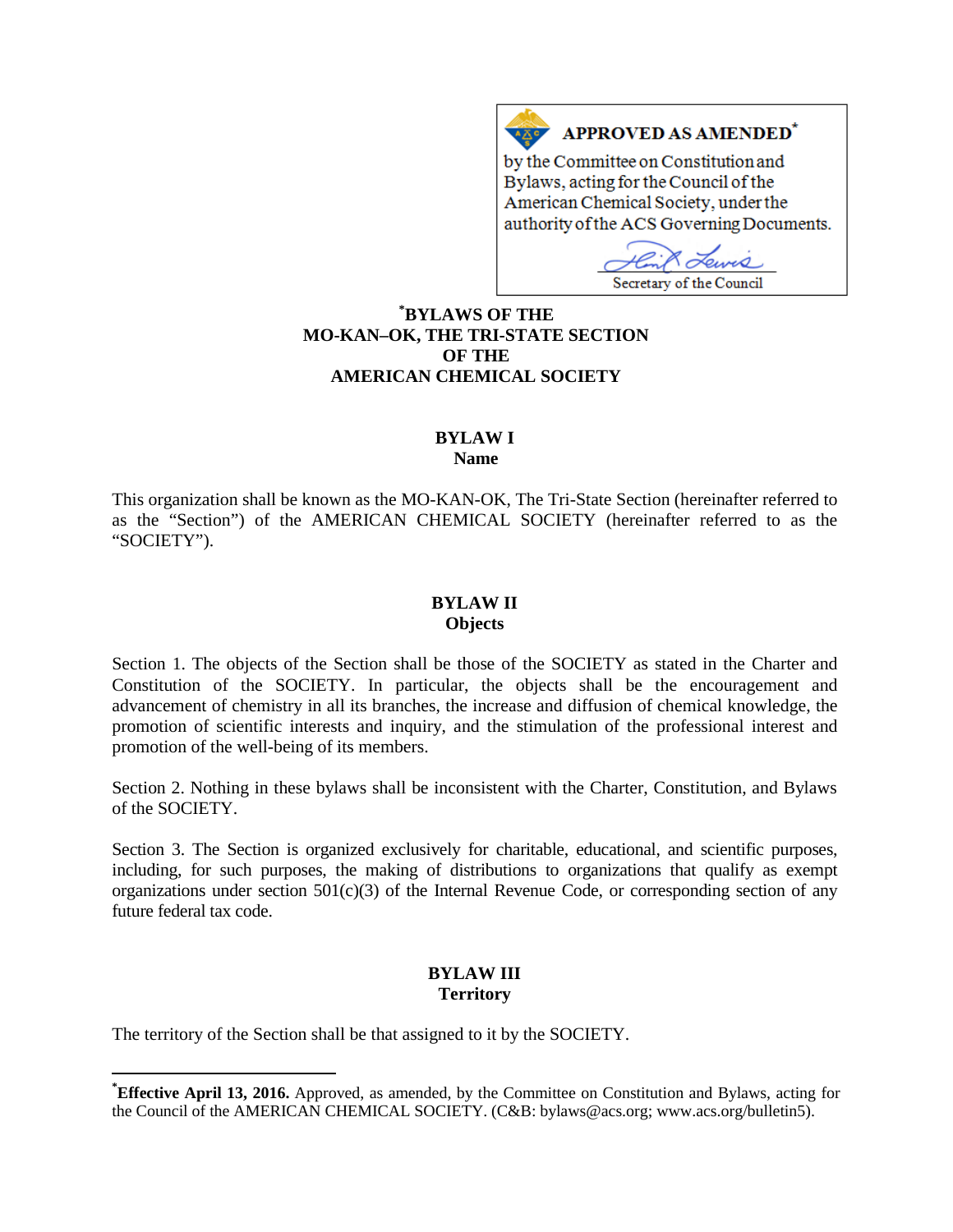### **BYLAW IV Members and Affiliates**

Section 1. The rolls of the Section shall include those MEMBERS and STUDENT MEMBERS (hereinafter collectively referred to as "members") and Society Affiliates of the SOCIETY residing within the territory of the Section provided that any exceptions to this rule shall be made in conformity with the Constitution and Bylaws of the SOCIETY.

Section 2. STUDENT MEMBERS shall be entitled to all privileges of membership except that of holding an elective position of the SOCIETY. STUDENT MEMBERS may not serve as Councilors, Alternate Councilors, or Temporary Substitute Councilors, but they may be appointed as committee chairs.

Section 3. The Section may have Local Section Affiliates as authorized in the Constitution and Bylaws of the SOCIETY. A Local Section Affiliate shall retain affiliate status only so long as payment is made of Local Section Affiliate dues of not less than two dollars (\$2.00) per annum.

Section 4. Neither a Society Affiliate nor a Local Section Affiliate may vote for or hold an elective position or vote on Articles of Incorporation or bylaws of the Section. A Society Affiliate may not serve as a voting member of the Executive Committee; a Local Section Affiliate may not serve as a member of the Executive Committee. Society Affiliates may be appointed as committee chairs.

Section 5. Members and affiliates shall have such rights and privileges as are accorded them by the Constitution and Bylaws of the SOCIETY and these bylaws.

#### **BYLAW V Officers, Executive Committee, and Councilors**

Section 1. The officers of the Section shall be MEMBERS of the SOCIETY and the Section and shall consist of the Chair, Immediate Past Chair, Chair-Elect, Secretary, and Treasurer. The Secretary and Treasurer positions may be held by the same person.

Section 2. The Executive Committee shall be the governing body of the Section and as such shall have full power to conduct, manage, and direct the business and affairs of the Section in accordance with the Constitution and Bylaws of the SOCIETY and these bylaws. The Executive Committee shall consist of the officers of the Section, the Councilors, and the Alternate Councilors.

Section 3. Elected officers of the Section shall serve for a term of one year beginning on January 1 or until their successors are elected. At the end of the Chair-Elect's term of office, the Chair-Elect shall succeed to the office of Chair. With the exception of the Chair and Chair-Elect, the incumbent of any position is eligible for reelection.

Section 4. The duties of the officers shall be such as usually pertain to their offices, together with those required by these bylaws and by the Constitution and Bylaws of the SOCIETY, and such other duties as may be assigned to them from time to time by the Executive Committee.

a. The duties of the Chair shall be to preside at meetings of the Executive Committee, to carry into effect the decisions and recommendations of that Committee, to preside at meetings of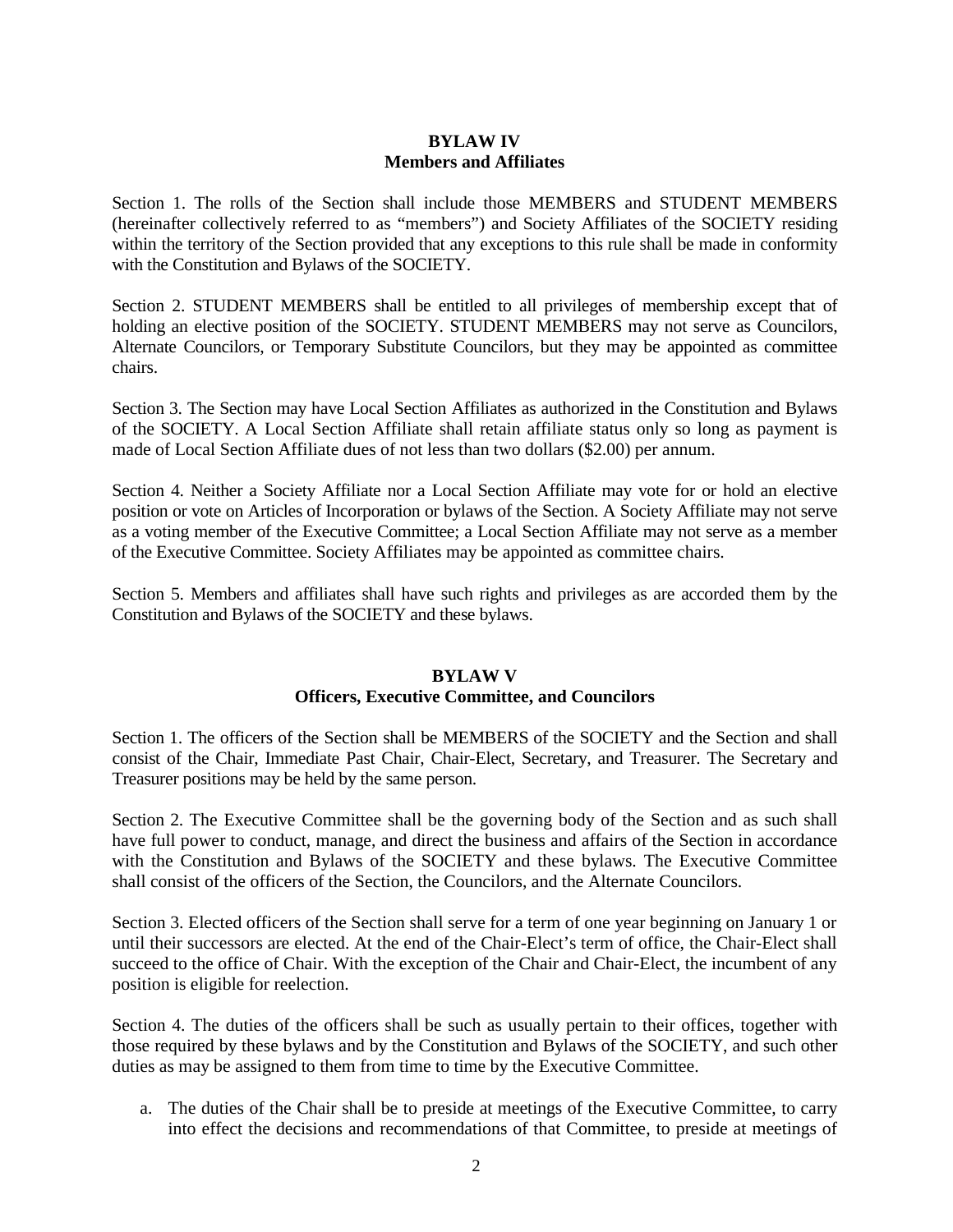the Section to conduct governance business, to appoint, with the approval of the Executive Committee, all committee chairs and committee members except as stated elsewhere in these bylaws, and to carry out the duties required by the Constitution and Bylaws of the SOCIETY. The Chair shall take the lead role in planning speakers for the Section.

- b. The Immediate Past Chair shall serve as Chair of the Nomination Committee and will act as a resource person, ensuring the continuity in the vision and the activities of the Section.
- c. The duties of the Chair-Elect shall be to assist the Chair with the direction and management of the Section. In the absence of the Chair, the duties of the office shall devolve upon the Chair-Elect. It will be the Chair Elect's responsibility to participate in speaker planning.
- d. The duties of the Secretary shall be to keep a record of the minutes of the meetings of the Section and of the Executive Committee, to maintain a list of members and affiliates, to send to members and affiliates such notices as the business of the Section may require, to submit a report to the Section at its annual meeting, and to carry out the duties required by the Constitution and Bylaws of the SOCIETY and elsewhere in these bylaws. The Secretary shall preside over meetings in the absence of both the Chair and Chair-Elect.
- e. The Treasurer shall have charge of the funds of the Section, keep an accurate record of all receipts and disbursements, receive dues, and make those disbursements approved by the Executive Committee. The Treasurer shall render an account of all transactions and of the financial condition of the Section to the Executive Committee at times set by the Committee, and shall submit such reports as are required by the Constitution and Bylaws of the SOCIETY.

Section 5. Vacancies

- a. In the event of a vacancy in the office of Chair, the Chair-Elect shall assume the duties of Chair for the remainder of the term. In such case, the Chair-Elect moving into the position of Chair shall also hold that position during the normal term as Chair as part of the leadership transition.
- b. All other vacancies, except for Councilors and Alternate Councilors, shall be filled by majority vote of the Executive Committee through interim appointment for the period up to the next annual election. At that time, the procedures for election as outlined in the bylaws of the Section shall be followed.
- c. An interim appointee to the vacated office of Chair-Elect shall not automatically succeed to the office of Chair. At the next election, both a Chair and a Chair-Elect shall be elected.

Section 6. Councilors, Alternate Councilors, and Temporary Substitute Councilors

a. The Section shall have Councilors and Alternate Councilors as provided in the Constitution and Bylaws of the SOCIETY. The Section's Councilors and Alternate Councilors shall carry out those duties assigned to them by the Constitution and Bylaws of the SOCIETY. In particular, the Councilors (or Alternate Councilors or Temporary Substitute Councilor if so designated to serve in place of the Councilor for a particular meeting), shall attend meetings of the Council of the SOCIETY and represent the Section at such meetings.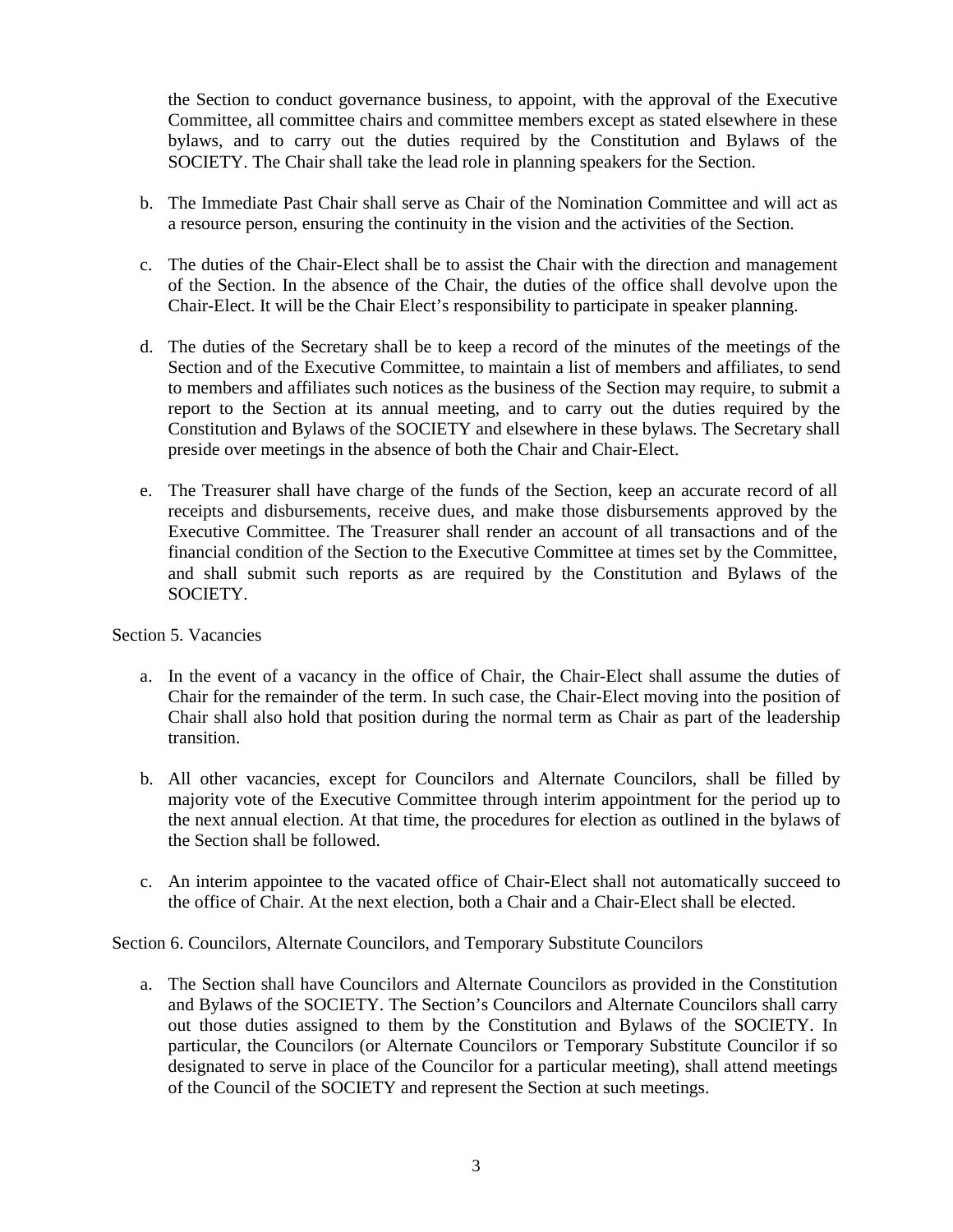- b. Councilors and Alternate Councilors shall be elected by ballot from among the MEMBERS for three-year terms beginning January 1. Reelection is permissible. Councilors shall be elected in separate years, whenever possible, to provide for a rotation of terms in accordance with the Constitution of the SOCIETY. A partial term of one or two years shall be used whenever necessary to establish or to restore rotation of three-year terms provided that the Councilor and/or Alternate Councilor agree to the partial term before the election.
- c. In the event that a Councilor is unable to attend a specified meeting of the Council of the SOCIETY, the Chair of the Section shall appoint one of the Alternate Councilors to serve as Councilor at the specified meeting. Such appointment of an Alternate Councilor shall be for only one meeting.
- d. If every Councilor and Alternate Councilor of the Section will be absent from a Council meeting, thus leaving the Section without representation at such meeting, the Executive Committee may designate one MEMBER of the Section as a Temporary Substitute Councilor in accordance with the Bylaws of the SOCIETY.
- e. The Executive Committee shall designate one or more Councilors to be disqualified under the SOCIETY's Bylaw provisions for reallocation of Councilors among the Sections.
- f. Any vacancy in the position of Councilor or Alternate Councilor shall be filled for the remainder of the unexpired term at the time of the next annual election. The vacancy may be filled until the next annual election by appointment by the Executive Committee.

# **BYLAW VI Manner of Election**

Section 1. The election of officers shall be conducted either by a ballot distributed to the members of the Section in accordance with the Bylaws of the SOCIETY or at a regular meeting of the Section provided there is a quorum present as described elsewhere in these bylaws. Councilors and Alternate Councilors shall be elected by a ballot distributed to all members of the Section; affiliates may not vote for officers, Councilors, and Alternate Councilors.

Section 2. In September of each year, the Nomination Committee, as described elsewhere in these bylaws, shall report to the membership its nominations for each office to be filled. Prior to October 15, any member of the Section may, in writing or from the floor at a meeting, nominate additional candidates for office, provided that they are MEMBERS of the Section as required elsewhere in these bylaws, if the nomination is seconded by another member. Nominations so made shall be equally valid as those from the Nomination Committee. All candidates nominated shall have indicated willingness to serve if elected.

Section 3. When a ballot is used, the candidates for each office and for Councilor(s)/Alternate Councilor(s) shall be listed in an order to be selected by lot on a ballot to be distributed to each member of the Section by November 1. The ballot shall provide for a write-in candidate for each position to be filled. A paper ballot shall be provided to any member who requests it.

Section 4. The ballots shall be tabulated and validated not later than November 15. Except as noted below, the candidate for each position receiving the largest number of votes shall be declared elected. The Executive Committee may decide that for Councilor(s), the candidate(s) who receive the majority of votes shall be declared elected as Councilor(s); the candidate(s) who get the next largest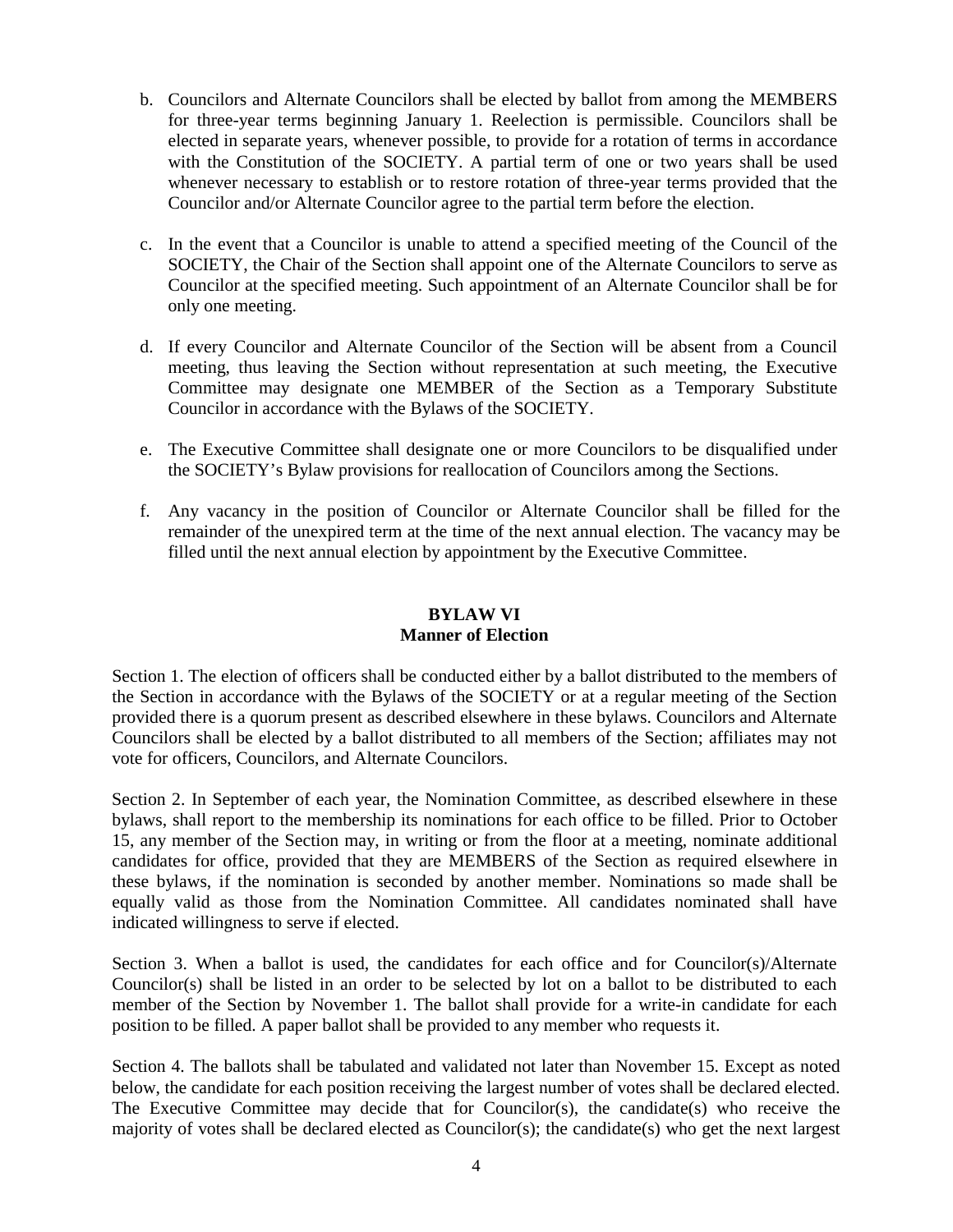number of votes shall be declared elected as Alternate Councilor(s). In case of a tie vote for any position, the Executive Committee, by ballot, shall elect from among the candidates who share the tie vote; the candidate receiving the largest number of votes shall be declared elected.

Section 5. The results shall be announced by the Section Chair or his or her designee as soon as possible after the election, and also published in the Section's newsletter and/or on the Section's website soon thereafter. The results shall be certified to the Executive Director of the SOCIETY not later than December 1.

Section 6. In accordance with the SOCIETY's Bylaws, balloting procedures should ensure fair balloting that is open to all eligible members, protection against fraudulent balloting, and the timely reporting and archiving of balloting results.

### **BYLAW VII Recall of Elected Officials**

Section 1. The elected officers of the Section are subject to recall for neglect of duties or conduct injurious to the SOCIETY. Recall procedures are not applicable to Councilors and Alternate Councilors.

Section 2. The recall of an official shall be initiated when a signed petition, indicating in writing the specific charges and reasonable substantiating evidence, is submitted to the Chair from at least five members of the Section. In the event the Chair is the official in question, the Chair-Elect shall receive the petition and shall assume the duties of the Chair with respect to this issue until the issue is resolved.

Section 3. The Chair shall, without delay, determine that the petitioners are aware of the gravity of their actions and the procedures to be followed. The Chair shall seek an alternate resolution to the problem and a withdrawal of the petition at this time. In the absence of a resolution to the problem, the Chair shall notify the members of the Executive Committee and call a special meeting within thirty days.

- a. The Executive Committee shall promptly continue the recall process or dismiss the petition as ill-founded or find an alternate resolution to the problem. The Chair shall promptly inform the petitioners and the official of the decision of the Executive Committee. If no contact with the official can be made after a reasonable effort, the Executive Committee may remove the official in question with a two-thirds (2/3) vote of the remaining members.
- b. If the proceedings continue:
	- (1) The Chair shall assign the duties of the official to another qualified MEMBER of the Section until the issue is resolved.
	- (2) The official shall be offered an opportunity to answer the allegations in the petition before the Executive Committee. A certified letter shall be sent to the last known address on the official SOCIETY membership roll. Upon notification, the official shall have thirty days to make a written response to the allegations.
	- (3) The Executive Committee shall decide whether or not to proceed after studying the official's response. The Chair shall inform the official and the petitioners of the decision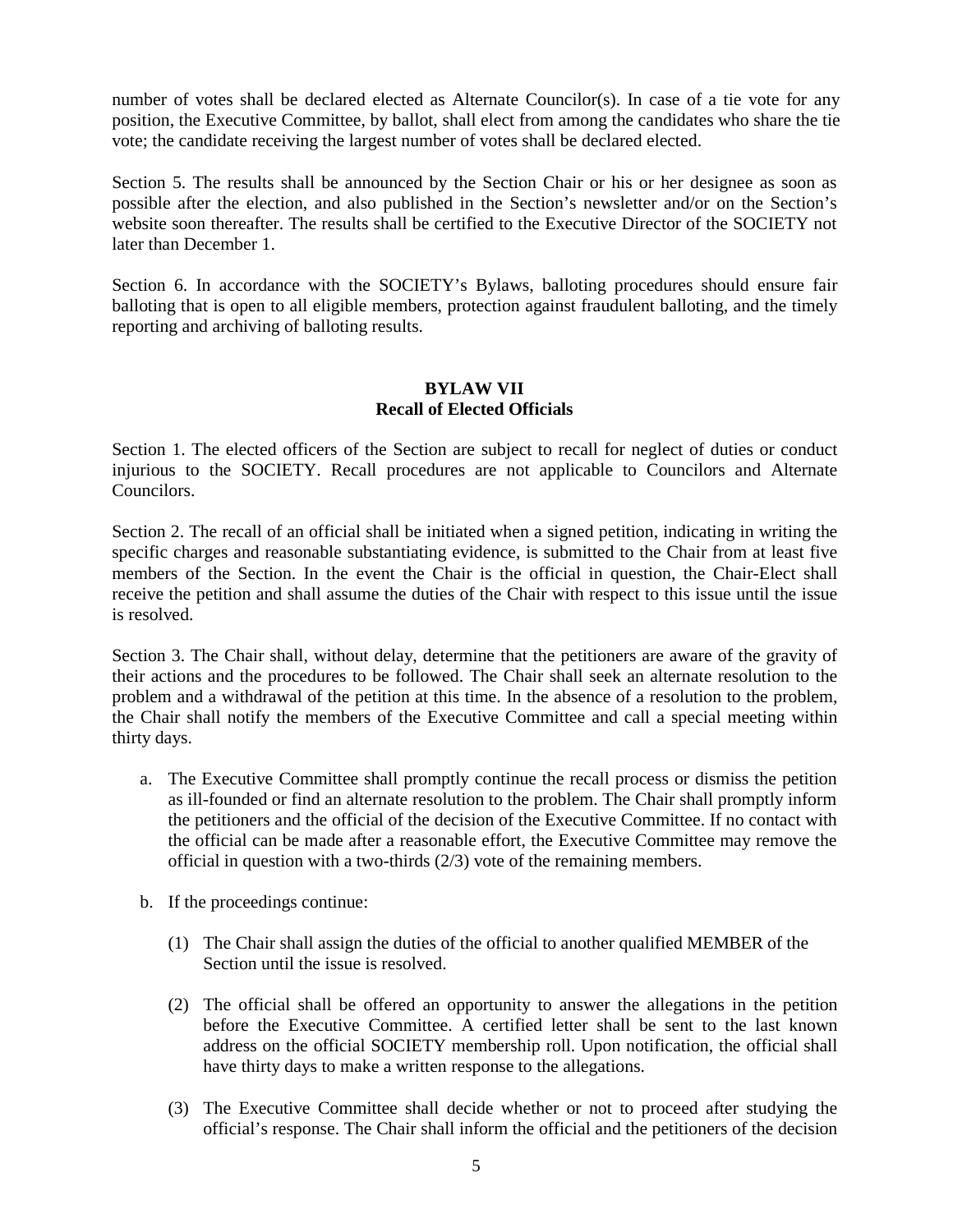of the Executive Committee. If the Executive Committee decides that the proceedings shall continue, the official shall choose one of the following options:

- (a) The official may resign.
- (b) The official may request a recall vote. Section members shall be informed, through brief written statements prepared by the Executive Committee and the official, of the issues involved with the recall vote. Both statements shall be distributed to the members with the ballot. A paper ballot shall be provided to any member who requests it. At least two-thirds (2/3) of votes cast shall be required for the official to be removed from office. The membership shall be informed of the results of the recall vote.
- (c) The official may request a hearing and a recall vote by the remaining members of the Executive Committee. At least two-thirds (2/3) vote of the remaining members of the Executive Committee shall be required to recall the official.
- (d) The official may choose not to respond and thus forfeit the position.

Section 4. The vacancy provisions of these bylaws shall be used to fill a vacancy caused by a recall process. The Executive Director of the SOCIETY shall be informed of the recall and the filling of the vacancy.

# **BYLAW VIII Committees**

Section 1. The Executive Committee shall establish committees as necessary for the proper operation of the Section. All committee members shall be members and/or affiliates of the SOCIETY and the Section.

Section 2. The Section shall have the following standing committees: Audit and Nomination.

Section 3. The Nomination Committee, as mentioned above and elsewhere in these bylaws, shall consist of not less than three and not more than five members, including the Immediate Past Chair, who shall serve as Chair of this committee.

# **BYLAW IX Meetings**

Section 1. The Executive Committee shall designate the times and places of the Section's meetings as it finds necessary or desirable for the proper functioning of the Section. The Section shall hold at least one meeting annually to conduct governance business; however, this requirement may be modified by the Executive Committee.

Section 2. The Executive Committee shall set the order of business for meetings of the Section to conduct governance business. The order of business may be suspended by a majority vote of the members present.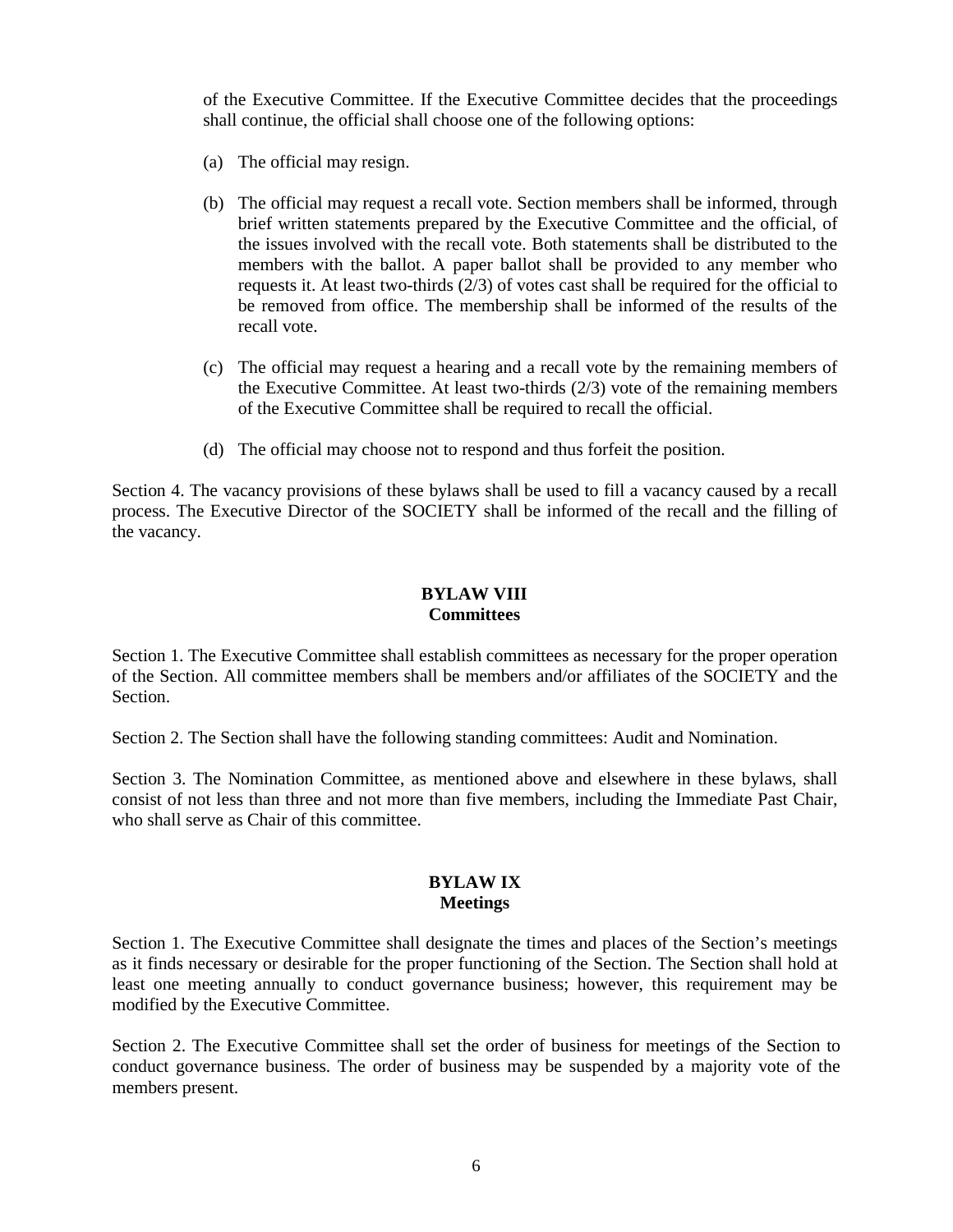Section 3. The Section may hold special meetings to conduct governance business upon the written request of a majority of the Executive Committee or upon the written request of 10 members of the Section. To be valid, such request shall be received by the Secretary at least ten days before the date requested for the meeting and shall state the exact nature of the business to be transacted. No other business shall transpire at such meetings.

Section 4. Meetings of the Executive Committee and meetings of the Section to conduct governance business, with the approval of the Executive Committee, may be held by means of electronic communications technology that permits those in attendance to read or hear the proceedings substantially concurrently with their occurrence, to vote on matters submitted, to pose questions, and to make comments.

Section 5. The Executive Committee shall meet upon due notice either at the call of the Chair or upon request of a majority of its members. A quorum for an Executive Committee meeting shall consist of a majority of the voting members of the Committee. In the absence of a quorum, called meetings of the Executive Committee shall adjourn to a specific date.

Section 6. Due notice of the Section's meetings, not including committee meetings, shall be sent to each member and affiliate of the Section. A quorum for the transaction of governance business at such a Section meeting shall consist of 10 members of the Section. No governance business shall be conducted in the absence of a quorum.

Section 7. The fee for registration at any special meeting shall be decided by the Executive Committee in accordance with the Constitution of the SOCIETY.

Section 8. The most recent edition of *Robert's Rules of Order Newly Revised* shall be the parliamentary authority for all matters not covered in these bylaws or in the SOCIETY's documents.

#### **BYLAW X Finances**

Section 1.

- a. Members of the Section may be assessed voluntary Local Section dues in an amount set by the Executive Committee. The Executive Committee shall have the option to waive or discount dues for STUDENT MEMBERS and for others as provided in the SOCIETY's Bylaws for waived or discounted dues.
- b. Society Affiliates shall be assessed annual dues in an amount set by the Executive Committee.
- c. The annual dues of Local Section Affiliates shall be determined by the Executive Committee in accordance with the Constitution and Bylaws of the SOCIETY, and as mentioned elsewhere in these bylaws.

Section 2. The Section may raise or collect funds to be expended for local purposes, and may have the entire management and control of such funds insofar as such management and control shall not conflict with any provision of these bylaws or with the Constitution or Bylaws of the SOCIETY.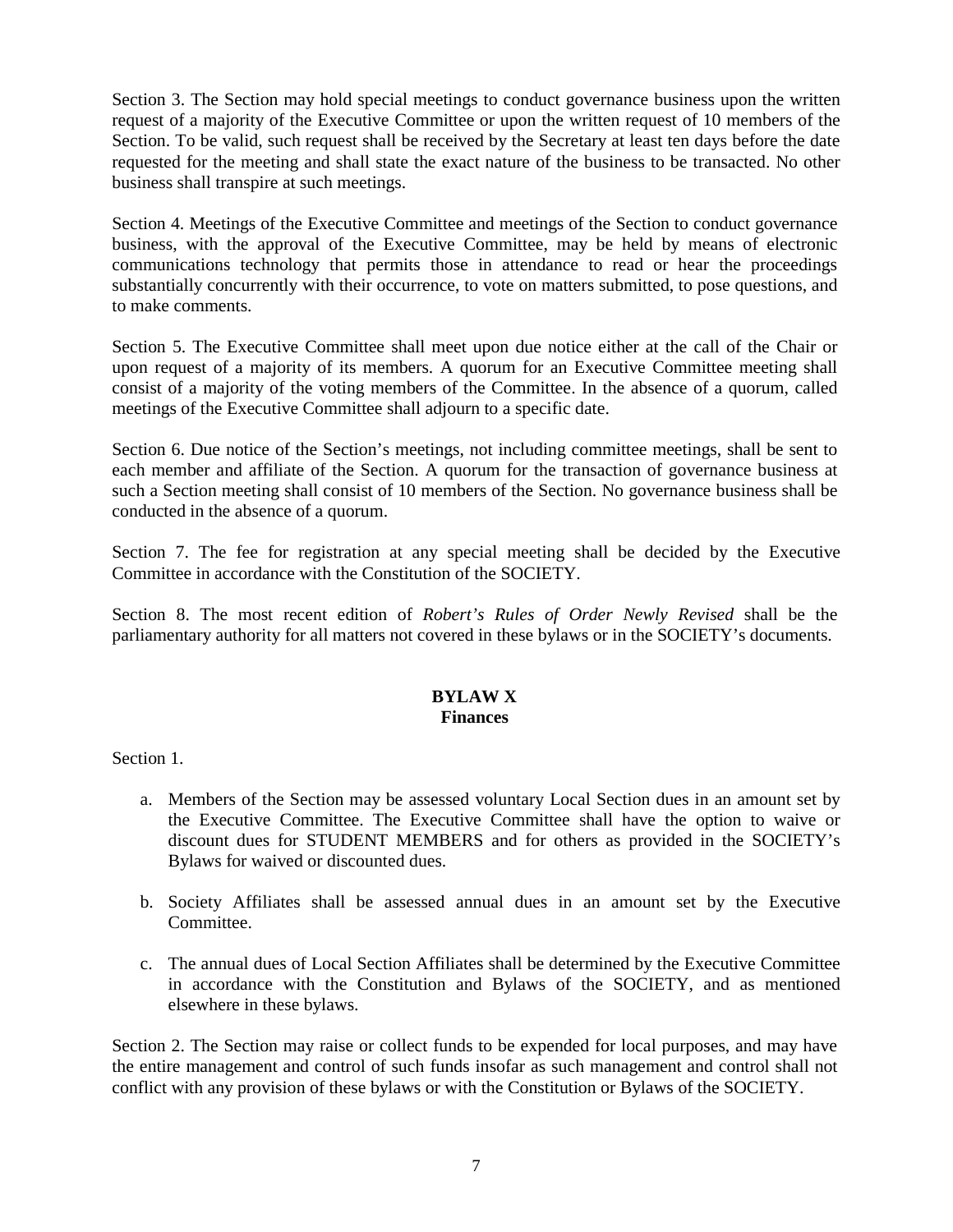Section 3. The Section may receive donations or bequests made to it, and may expend or invest the same on behalf of the Section. Such expenditures or investments shall be made by the Treasurer of the Section upon authorization by the Executive Committee.

Section 4. An annual audit of the books of the Treasurer and of any other transactions regarding the Section's funds shall be conducted by an Audit Committee of two or more disinterested members or individuals, appointed by the Executive Committee. The audit report shall be submitted to the Executive Committee by January 31.

# **BYLAW XI Affiliation with Other Technical Organizations**

Section 1. The Section may affiliate with other technical organizations operating within the territory of the Section provided that such affiliation does not contravene the Charter, Constitution, Bylaws, or Regulations of the SOCIETY. Such affiliation must be approved by the Executive Committee of the Section, by confirmation by the Council Committee on Constitution and Bylaws, and in compliance with the specific requirements of the Bylaws of the SOCIETY.

Section 2. The affiliation with the technical organization shall become effective upon authorization by the Executive Committee of the Section, by the Council Committee on Local Section Activities, and by confirmation by the Council Committee on Constitution and Bylaws.

Section 3. The Executive Committee may terminate the affiliation with any technical organization by notifying, in writing, the governing body of the technical organization. The technical organization may terminate the affiliation upon written notice to the Section's Executive Committee. Affiliations shall terminate after five years unless reauthorized by the Executive Committee. The term of each subsequent reauthorization shall not exceed five years.

### **BYLAW XII Amendments**

Section 1: A petition to amend the bylaws may be initiated by the Executive Committee or by petition signed by at least 10 members of the Section. If the proposed amendment is approved by the Executive Committee, if practical, it shall be submitted to the SOCIETY's Committee on Constitution and Bylaws for review.

Section 2. The Executive Committee will then incorporate all the required changes and either accept or reject any recommended changes that are suggested by the Committee on Constitution and Bylaws. The revised bylaws shall then be submitted to the Section members for adoption. This may be accomplished at a business meeting of the Section provided that at least eight weeks prior notice is given to the Section members.

Section 3. If a proposed amendment is not approved by the Executive Committee and if the petition is signed by at least 10 members of the Section, if practical, it shall be submitted to the SOCIETY's Committee on Constitution and Bylaws for review before being distributed to the members of the Section.

Section 4. At least two-thirds  $(2/3)$  of votes cast shall be required to approve the amendment provided a quorum is present. Alternatively, or failing the presence of a quorum, the vote may be